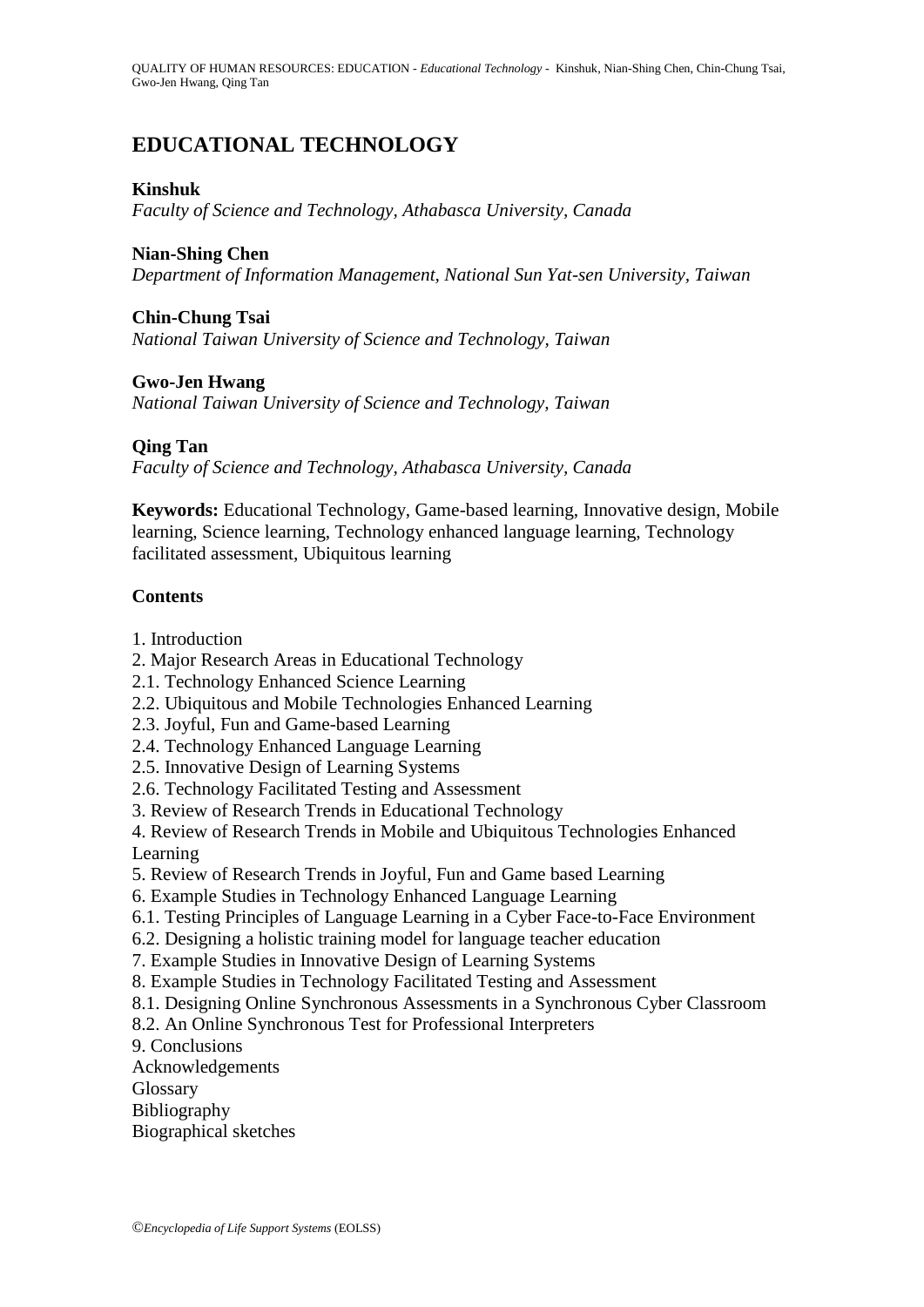QUALITY OF HUMAN RESOURCES: EDUCATION - *Educational Technology* - Kinshuk, Nian-Shing Chen, Chin-Chung Tsai, Gwo-Jen Hwang, Qing Tan

#### **Summary**

Computers have penetrated the educational arena for many decades, impacting both the pedagogical approaches to instruction and inclusion of multiple modalities of content. With advent of availability of worldwide network infrastructure has widened the access to education for those who are not able to pursue the physical classroom based education for some reason. Technology has also penetrated in the classroom, enabling more realistic and contextual instruction that was not possible before. This chapter looks at various perspectives of educational technology, and the multiple directions in which the use of technology in education is impacting the learning process. A number of research areas are examined, ranging from the use of educational technology in science learning, the mobile and ubiquitous technologies to widen the access to education from anytime and anywhere and to make instruction more context sensitive by integrating physical objects from learners surrounding into the learning process, incorporating fun and games in learning process to make learning more joyful and effective, use of technology in language learning, innovative design of learning systems, to the use of technology to improve assessment process. With the help of comprehensive analysis of literature and examples, the trends and emerging directions in educational technology are discussed.

## **1. Introduction**

The term "educational technology" has its origin dating back many decades, as early as the 1960s when Lawrence Lipsitz first started Educational Technology magazine. The use of the term educational technology has been rather varied, and researchers and practitioners have typically attributed the term to indicate use of various sorts of technologies to facilitate educational processes. It is worth noting that the term "educational technology" also emphasizes on developing a technology of education and not only just using the existing product of the technology for education. With the explosive growth of computers in academia in later half of last century and for individual use in early eighties, and emergence of Internet in mainstream education in nineties, educational technology has become somewhat synonymous to computer based learning, technology enhanced learning, information and communication technologies (ICT) in education and online education.

The Association for Educational Communications and Technology (AECT) defined the term Educational Technology as "the study and ethical practice of facilitating learning and improving performance by creating, using, and managing appropriate technological processes and resources." (AECT, 2008). Some other terms have also emerged to indicate similar meaning, such as learning technology and instructional technology. In practical terms, educational technology encompasses both hardware and software. The technology part is also rather widely scoped to include any technologies, systems and applications that would contribute to different aspects of learning and instruction process.

The research areas in educational technology are very broad as they involve technological dimension, educational dimension, and cognitive & social dimensions (Cox, 2012). Within the umbrella of such wide encompassing meaning attributed to the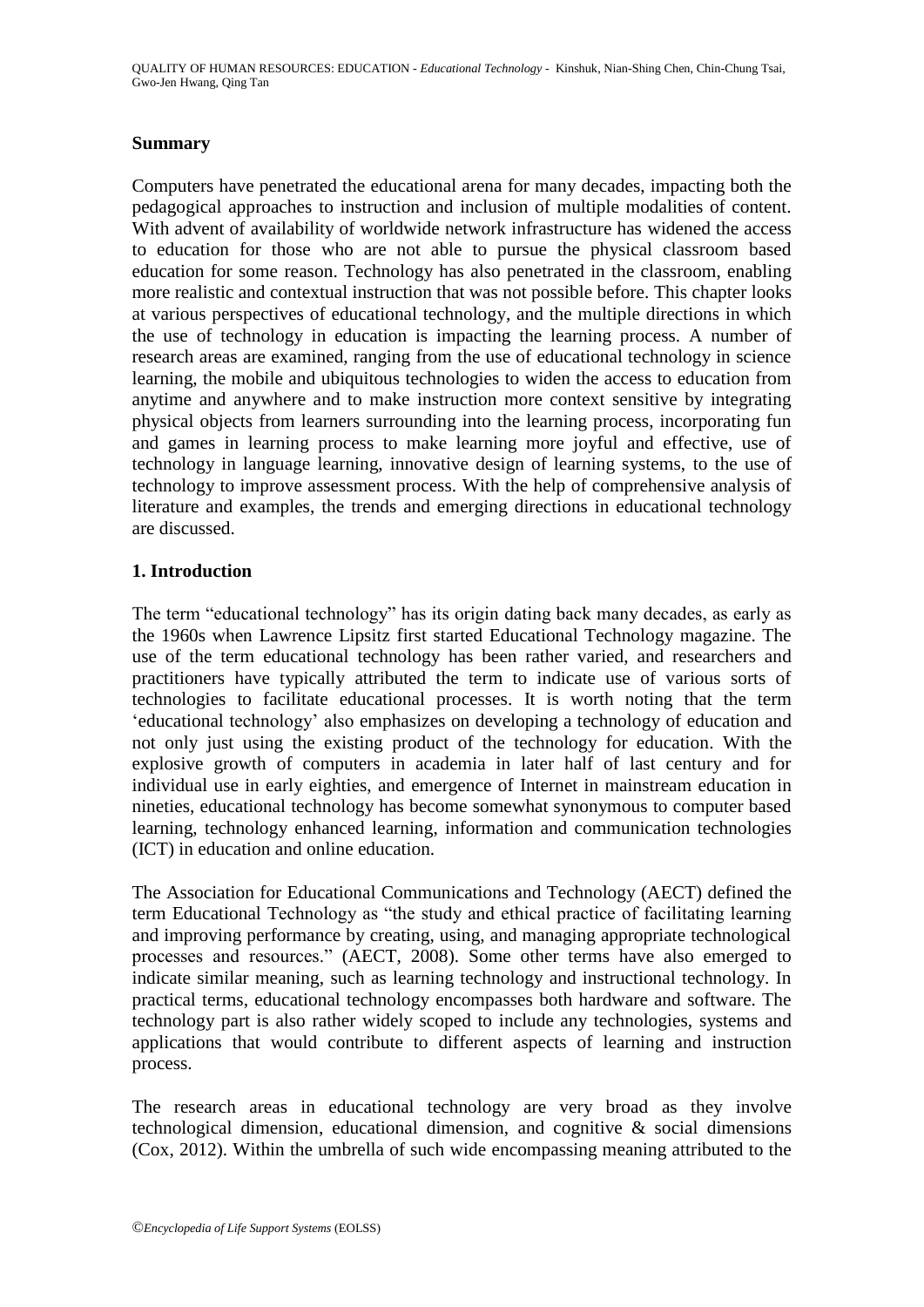term educational technology, this chapter first introduces six major research areas in educational technology, namely technology enhanced science learning, ubiquitous and mobile technologies enhanced learning, joyful, fun and game-based learning, technology enhanced language learning, innovative design of learning systems, and technology facilitated testing and assessment. This is followed by the review of research trends in educational technology, ubiquitous and mobile technologies enhanced learning, and joyful, fun and game-based learning. Finally, some example studies are provided in the areas of technology enhanced language learning, innovative design of learning systems, and technology facilitated testing and assessment for better appreciation of educational technology advancements.

# **2. Major Research Areas in Educational Technology**

# **2.1. Technology Enhanced Science Learning**

The usage of technology for enhancing science education has become gradually widespread earlier than the  $21<sup>st</sup>$  century (Linn, Clark, & Slotta, 2003). Due to the dynamic, spatial and complex features of many scientific concepts (such as mechanics, atomic structures, and evolution), technology, if used properly, is quite useful in facilitating science learning. For example, the utilizations of online resources (and searching), simulation/animation, virtual reality, discussion forums, and online gamebased learning have been implemented in science education settings of K-12 schools (Lee et al., 2011). Recently, augmented reality is also applied to science education to foster students' inquiry, argumentation or spatial ability in high schools and colleges (Martín-Gutiérrez et al., 2010; Squire & Klopfer, 2007). Technology also has great potential to help science learning in authentic contexts, such as mobile/ubiquitous learning and technology-enhanced laboratory (Chu, Hwang, Tsai, & Tseng, 2010; Hwang, Yang, Tsai & Yang, 2009). In science education, multiple representations ability is the ability to depict scientific information using different representations such as graphs, diagrams, verbal descriptions, and equations. Scientists can understand complex phenomena/problem by applying multiple representations ability. It is expected that if students can learn the ability to extract and construct such representations with appropriate support of educational technologies, it would help them in deep conceptual understanding and complex problem-solving.

Lee et al. (2011) conducted a meta-analysis about the effects of technology enhanced science learning and the research methodologies used in related studies. They found that there is little research addressing the impact of technology enhanced science learning on more advanced aspects of learning such as promoting students" meta-cognition and epistemological development (e.g., Tsai, 2004). On the other hand, several researchers reported the potential of using computer and communication technologies in conducting science activities to enhance various competences or skills of students. For example, Hwang, Yang, Tsai and Yang (2009) showed the effectiveness of using computer systems as a tutor for guiding students to learn the procedure of complex science experiments; Kuo, Hwang & Lee (2012) demonstrated a series of web-based science learning activities to foster students' problem-solving competence; Hung et al. (2012) further presented a technology-enhanced learning environment for improving students' science inquiry ability. These findings imply the importance and challenges of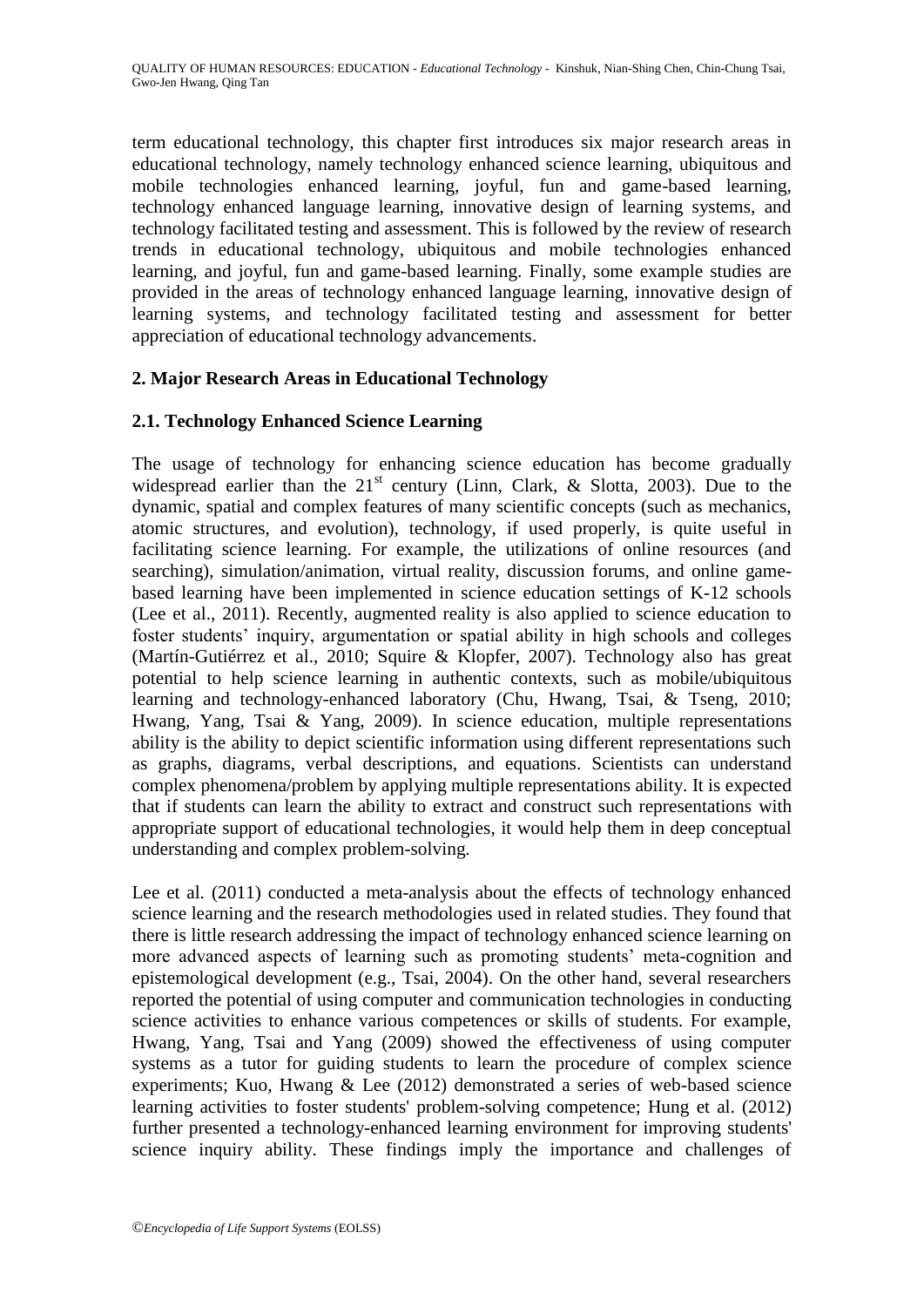investigating the effects of using computer and web technologies on students' science learning performance as well as proposing effective technology-enhanced learning strategies and tools for science instruction.

## **2.2. Ubiquitous and Mobile Technologies Enhanced Learning**

In recent years, the progress and popularity of mobile and wireless communication technologies have evolved the research issues of e-learning to mobile learning (mlearning) and ubiquitous learning (u-learning) (Hwang, Tsai, & Yang, 2008). A broadsense definition of ubiquitous learning is "anywhere and anytime learning"; that is, any learning environment that allows students to access learning content in any location at any time can be called a u-learning environment, no matter whether wireless communications or mobile devices are employed or not. From this viewpoint, the mobile learning environment which allows students to access learning content using mobile devices with wireless communications is a special case of the broad-sense definition of u-learning.

During 2000-2010, many researchers have attempted to combine sensing technologies with mobile technologies to build context-aware ubiquitous learning environments, and have applied these technologies to teach different subjects, such as natural science (Chiou, Tseng, Hwang, , & Heller, 2010; Chu, Hwang, Tsai, & Tseng, 2010; Peng, Chuang, Hwang, Chu, Wu, & Huang, 2009), mathematics (Nussbaum et al., 2009), languages (Chen & Chung, 2008) and social science (Hwang & Chang, 2011; Shih, Chuang, & Hwang, 2010). Some researchers further established digital libraries for supporting context-aware ubiquitous learning activities (Chu, Hwang, & Tseng, 2010). In this learning environment, the system can detect real-world situations via sensing technologies, and guide students to learn through mobile devices in actual contexts (Uden, 2007; Hwang, Tsai, & Yang, 2008); the sensing equipment includes Bluetooth technology (González-Castaño, García-Reinoso, Gil-Castiñeira, Costa-Montenegro, & Pousada-Carballo, 2005) Radio Frequency Identification (RFID) (Hwang, Kuo, Yin, & Chuang, 2010) and Global Positioning Systems (GPS) (Huang, Lin, & Cheng, 2010). The major benefit of context-aware ubiquitous learning is to provide personalized scaffolding and support for students to observe and experience real-world situations so as to construct personal knowledge (Hwang, Yang, Tsai & Yang, 2009). The interaction with real contexts and learning systems fosters student' independent thinking abilities and enhances their learning motivation to further promote learning achievement (Chu, Hwang, & Tsai, 2010).

Most of the research concerning context-aware ubiquitous learning has focused on outdoor ecological learning (Hwang, Tsai, & Yang, 2008; Hwang, Yang, Tsai, & Yang, 2009; Ng & Nicholas, 2009; Hwang, Kuo, Yin, & Chuang, 2010; Chu, Hwang, & Tsai, 2010). Recently, such a learning approach has also been applied to skills training. For example, Hwang, Yang, Tsai and Yang (2009) developed a context-aware ubiquitous learning environment for guiding inexperienced researchers to practice single-crystal Xray diffraction operations with step-by-step guidance and feedback; the experimental results showed that the context-aware ubiquitous learning mechanism is beneficial for cultivating students" problem-solving abilities and operational skills. Moreover, Wu,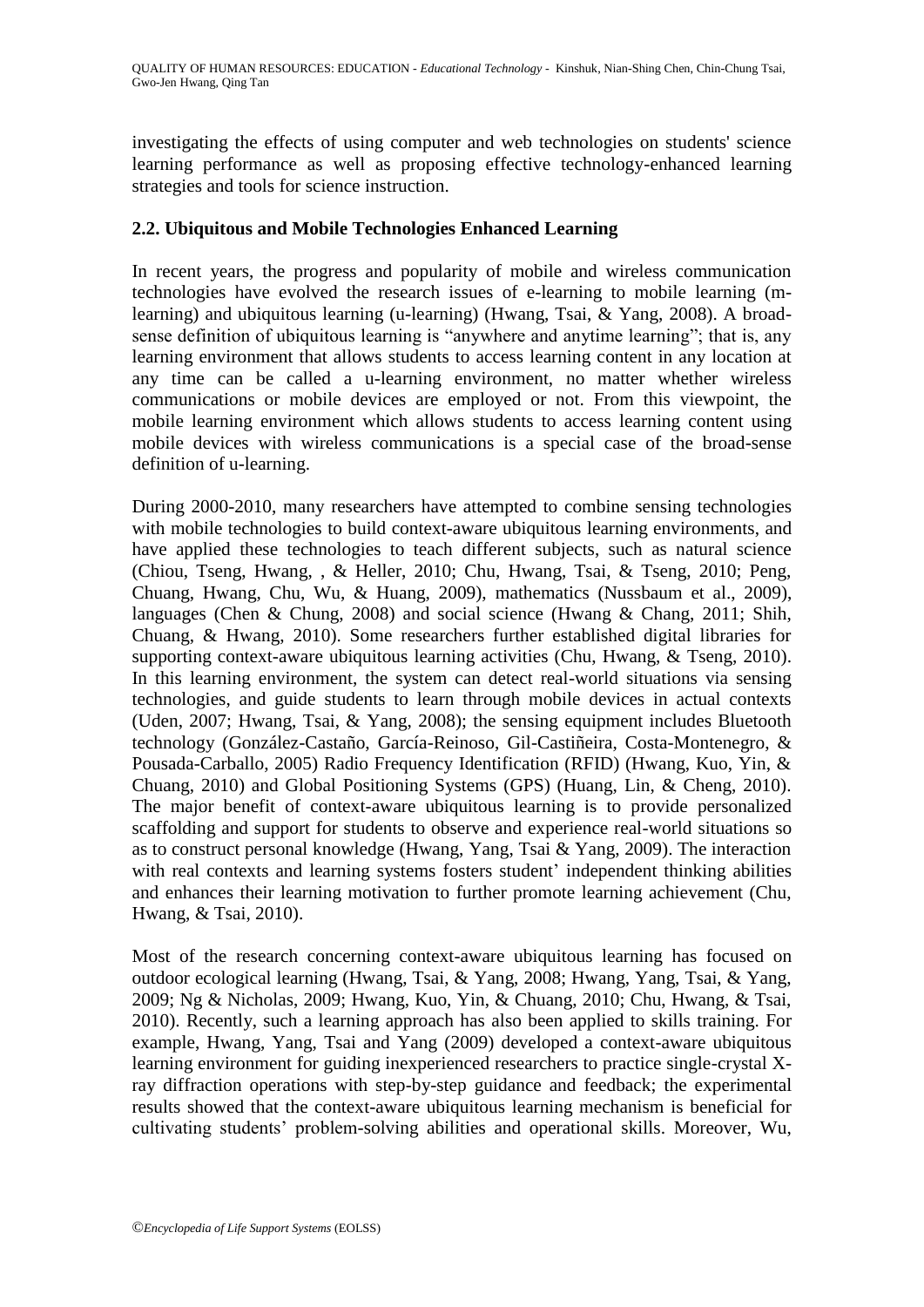Hwang, Su and Huang (2012) developed a context-aware mobile learning system for nursing training courses.

Promising research issues concerning system development, tutoring and assessment strategies, and learning management using mobile, wireless and sensing technologies have been identified as follows (Hwang, Tsai, & Yang, 2008):

- (1) New pedagogical theories for mobile and ubiquitous learning environments: New modes of learning will involve new pedagogies. As mobile and ubiquitous learning is still in its developmental stage, educational researchers may propose some innovative thoughts about its pedagogy. Perhaps some modifications of existing theories are still feasible for implementing u-learning. For example, some cognitive or learning theories (such as the ideas of situated cognition and scaffoldings) may be revised and re-examined to interpret student learning in mobile and ubiquitous learning).
- (2) Tutoring strategies for mobile and ubiquitous learning: As mobile and ubiquitous learning may induce new ways of learning, and the tutoring strategies may be revised accordingly. More research should be conducted to explore the teaching effectiveness of different tutoring strategies for various ways of implementing the learning approaches.
- (3) Assessment strategies for mobile and ubiquitous learning: The assessment is critical and it is part of the instructional process. Mobile and ubiquitous learning environments will require more alternative ways of assessment. The assessment strategies for situated learning, adaptive learning and cooperative learning involving mobile and ubiquitous technologies need further research.
- (4) Innovative and practical use of ubiquitous technologies for education, learning and training: Researchers are encouraged to implement more innovative applications of mobile and ubiquitous learning, and explore their potential to complement other forms of instruction. The actual effects of utilizing ubiquitous technologies need more large-scale research.
- (5) Psychological analysis for mobile and ubiquitous learning and training: A better understanding of the psychological factors related to u-learning can help educators or system designers to develop more appropriate learning environments. As mobile and ubiquitous learning environments have the capacity to record a variety of each individual learner"s personal information, related behaviors, and environmental parameters (in the form of a personal electronic portfolio), researchers can use these data to analyze in depth student learning processes and related factors which may facilitate learning.

# **2.3. Joyful, Fun and Game-based Learning**

In recent years, digital games have become promising tools for providing highly motivating learning situations to the learners. Equipping with the elements of challenge, fantasy, goals, rules, feedback, curiosity and control, digital games can provide rich learning experiences and therefore can play an important role in the development of learners' skills, motivation and attitudes (Inal & Cagiltay, 2007; Asgari & Kaufman, 2004; Garris, Ahlers, & Driskell, 2002; Malone, 1981; Gros, 2007). Game-based learning has potential to enable learners to construct knowledge from trial and error within the immersive, engaging and experiential game playing process (Adcock, 2008;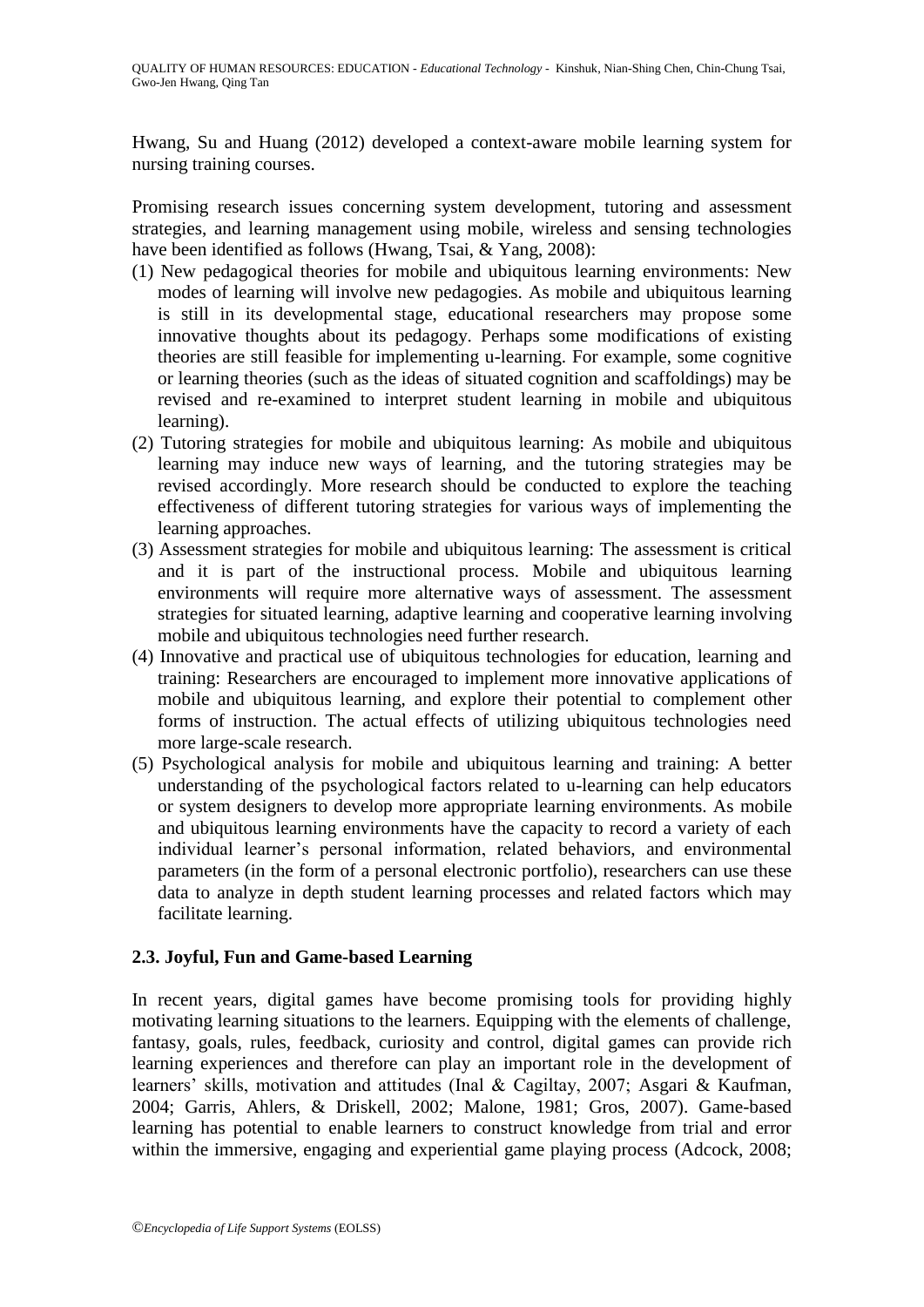Van Eck, 2007). Previous studies have illustrated positive aspects of digital games as well as negative impacts on learning (Inal & Cagiltay, 2007; Kiili, 2005).

From the knowledge acquisition perspective, digital games play a role of cognitive tools to (a) provide multiple representations; (b) activate prior knowledge (Squire, 2003); (c) connect game-playing experience and real-life learning experience (Pivec & Kearney, 2007); and, (d) provide trial-and-error opportunities for problem-solving and higher order cognitive thinking (Adcock, 2008). From the affective perspective, digital games play a role in motivating learners by adding challenge, feedback, curiosity and fantasy features within the learning process (Garris, Ahlers, & Driskell, 2002). On the other hand, some negative effects may occur, such as (a) learners may gain less from learning when game features are added and learners' attention is distracted; and (b) digital games may not appeal to every student. These negative aspects imply that game features and specific domain knowledge should be taken into careful consideration when designing game-based learning. Furthermore, despite the potential advantages mentioned, very few studies have been conducted to actually provide empirical evidence for supporting the effectiveness of game-based learning. As mentioned above, digital game-based learning has become a potential tool to enable learners to actively engage in learning activities, construct knowledge by playing, maintain high learning motivation and apply acquired knowledge to real-life problem solving. However, what an effective game play process consists of, what critical phases need to be involved, and what types of game play are pedagogically meaningful, still need to be further investigated.

Many researchers believe that digital game-based learning has great potential in serving as an epistemological tool in providing opportunities for learners to construct knowledge and skills. Through a pedagogically designed game play, content, skills and attitudes can be integrated into the game-based learning context for engaging learners in higher order cognitive activities that promote attention, selection, activation and retention. Thus, learning can be enhanced by game play. However, two critical issues emerge from the foregoing assertions. Firstly, learners' personal epistemology can be successfully developed only when game play is integrated with meaningful learning. Secondly, learners' knowledge transformation must be supported by game play in order to evolve epistemological growth in the learners. Empirical studies are needed for finding evidences in supporting the following assertions (Hwang & Wu 2012):

- 1. Learners" epistemological growth relies on the smooth and successful knowledge transformation within game play processes.
- 2. Learners" knowledge transformation is related to their prior knowledge and game preferences.
- 3. Learners with more advanced epistemological background prefer to learn from a more complex gaming context.
- 4. Game play serves as a scaffold to help the disadvantaged learners to achieve learning goals.

Promising research issues in joyful, fun and game-based learning are as follows:

- 1. A better/deeper understanding about the nature of learning within game play.
- 2. The role of gaming context such as mini games, complex games, mobile games and alternative reality games.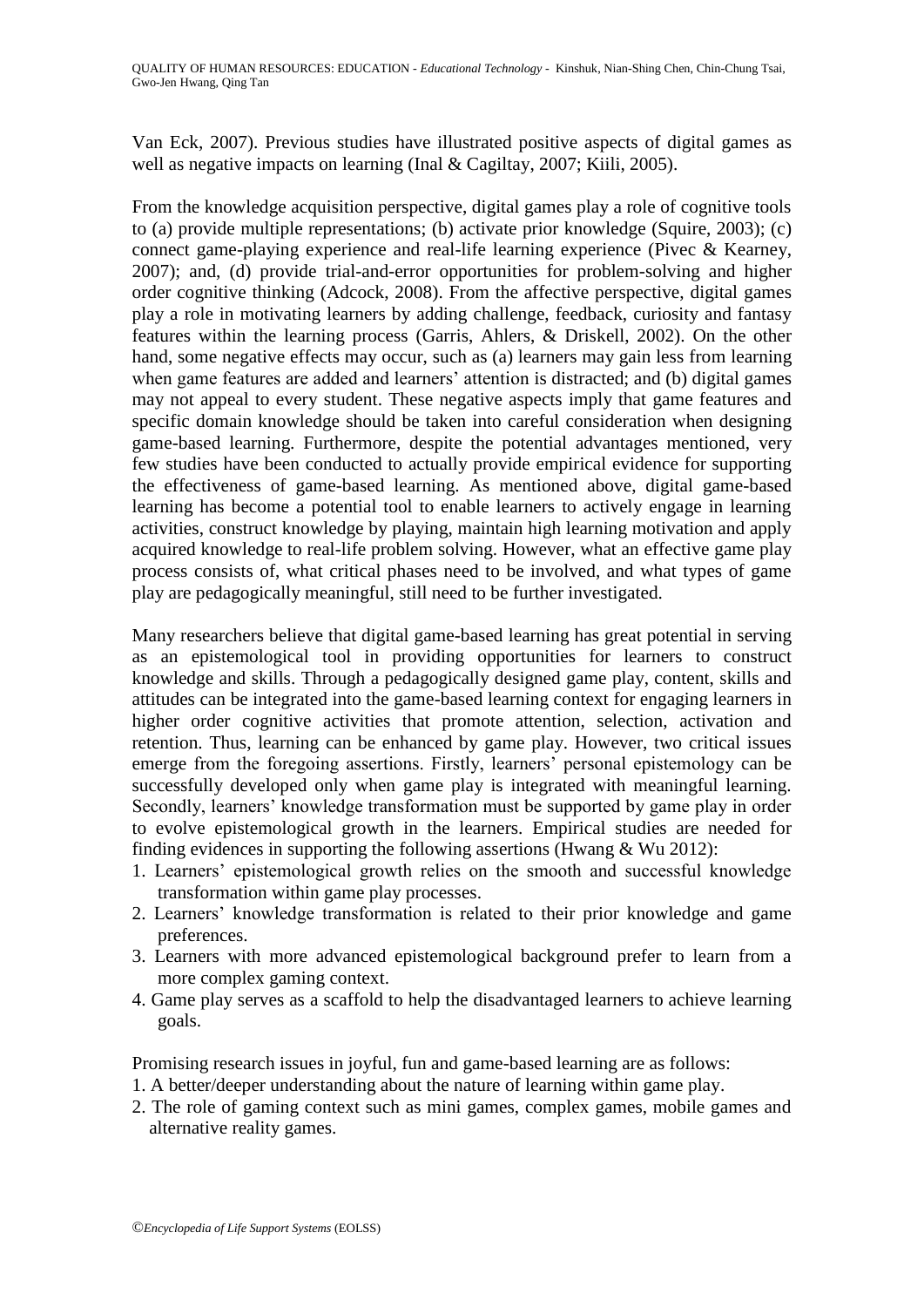3. Developing explanatory models for knowledge transformation through game play within various contexts.

## **2.4. Technology Enhanced Language Learning**

During 1990-2010, research in technology enhanced language learning has witnessed tremendous developments both in theory and practice. However, what is still needed, as White (2006: 249) identifies, "is the development of research tools, methods and approaches appropriate to the new paradigms for distance language learning". Learning a second language at a distance brings great challenge to learners. Physical separation of teacher and learners and learners among themselves makes language learning extremely difficult. However, recent advances in synchronous technologies have created a great potential to address various difficulties facing distance language learners (Chen & Wang, 2008; Levy, Chen & Ko, 2010).

Some studies have pointed out that teacher education in technology enhanced language learning should not be only about learning, about teaching, or even teaching about teaching. It should also be about fostering the trainee"s personal development to become a confident and competent online language teacher by paying careful attention to students' emotions, feelings and reactions (Wang, Chen, & Levy, 2010). In recent years, collaborative language learning mediated through technologies has also received increasing attention from researchers in technology enhanced language learning (Lund, 2008).

Promising research issues in technology enhanced language learning are as follows:

- 1. What an effective teacher training program should incorporate to respond to the challenges of training and teaching in an online teaching and learning setting.
- 2. How to respond to the needs of the trainee teachers, and how to guide their learning process appropriately in technology enhanced language learning environments.
- 3. How to apply advanced learning technologies, like augmented reality, natural userinterface computing and learning analytics, in transforming language learning in the  $21<sup>st</sup>$  century.

TO ACCESS ALL THE **26 PAGES** OF THIS CHAPTER, Visi[t: http://www.eolss.net/Eolss-sampleAllChapter.aspx](https://www.eolss.net/ebooklib/sc_cart.aspx?File=E1-12-33)

#### **Bibliography**

- - -

Adcock, A. (2008). Making Digital Game-based Learning Working: An Instructional Designer"s Perspective. *Library Media Connection. 26* (5), 56-57. [This paper describes approaches for effective digital game based learning]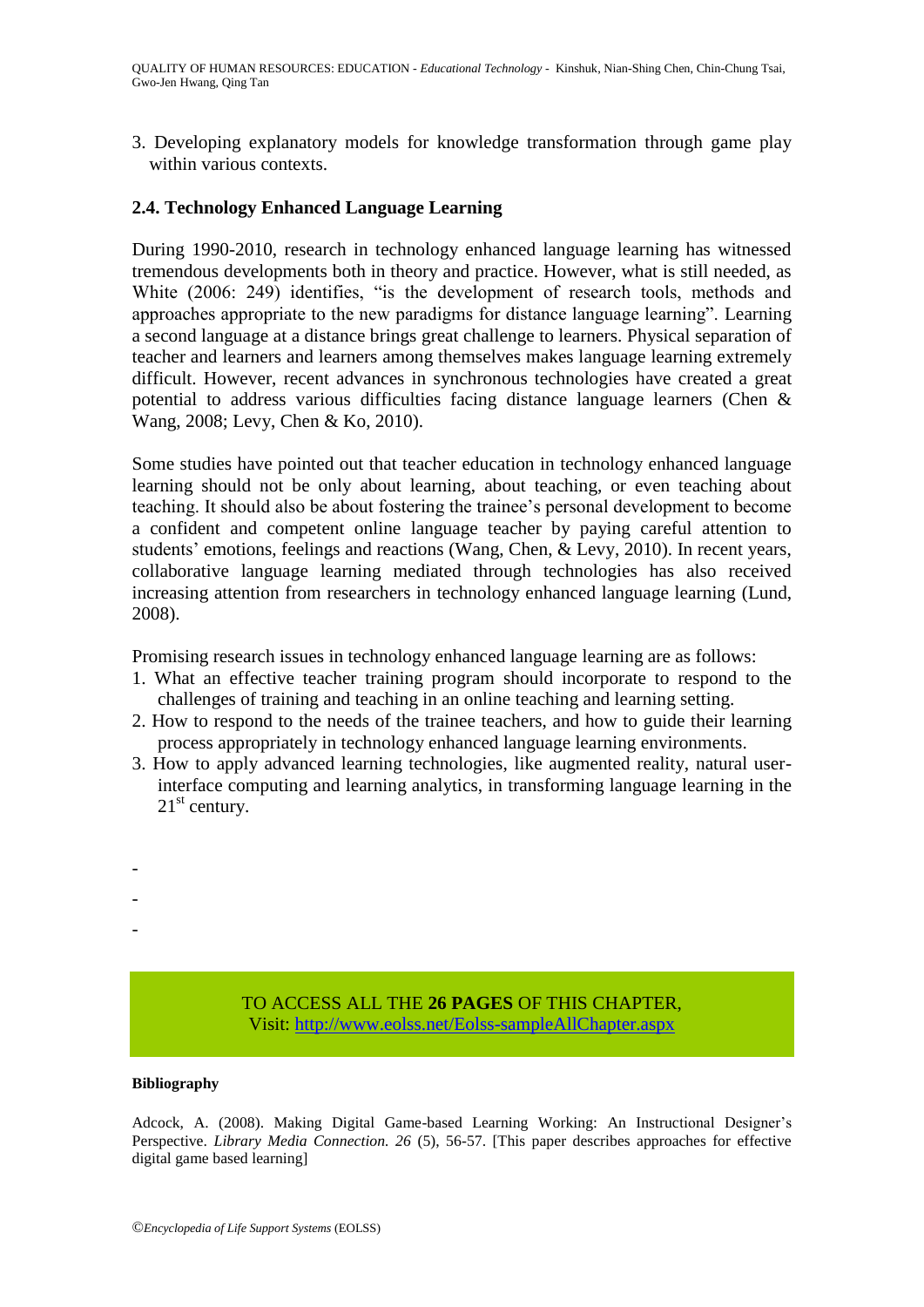AECT (2008). Definition. In A. Januszewski and M. Molenda (Eds.), *Educational Technology: A definition with commentary*, New York: Lawrence Erlbaum. [This chapter describes the definition of educational technology as per the Association for Educational Communications and Technology]

Asgari, M., & Kaufman, D. (2004). Relationships among Computer Games, Fantasy, and Learning. *Paper presented at the 2nd Annual Conference on Imagination and Education*, July 14-17, 2004, Vancouver, Canada. [This paper explores the relationships among computer games, fantasy, and learning]

Chang, W., & Tan, Q. (2010). Augmented reality system design and scenario study for location-based adaptive mobile learning. *Proceeding of the 13th IEEE International Conference on Computational Science and Engineering*, Washington, DC, USA: IEEE Computer Society, 20-27. [This paper presents a design of Multi-Object Oriented Augmented Reality (MOOAR) system for location-based adaptive mobile learning environment]

Chao, K. J., Hung, I. C., & Chen, N. S. (2012). On the design of online synchronous assessments in a synchronous cyber classroom. *Journal of Computer Assisted Learning*. doi: 10.1111/j.1365- 2729.2011.00463.x [This paper describes the design and evaluation of online synchronous assessment in a formal credit course]

Chen, N. S., Kinshuk, Wei, C. W., & Liu, C. C. (2011). Effects of matching teaching strategy to thinking style on learner"s quality of reflection in an online learning environment. *Computers & Education, 56* (1), 53-64. [This paper discusses whether learners" reflection levels can be improved if teaching strategies are adapted to fit with learners' thinking styles in an online learning environment]

Chen, N. S., Ko, H. C., Kinshuk, & Lin, T. (2005). A model for synchronous learning using the Internet. *Innovations in Education and Teaching International, 42* (2), 181-194. [This paper describes an online synchronous learning model that aims to provide guidelines for teachers and students to conduct synchronous instruction]

Chen, N. S., & Ko, L. (2010). An Online Synchronous Test for Professional Interpreters. *Educational Technology & Society, 13* (2), 153–165. [This paper describes an experiment for conducting an interpreting test for multiple candidates online, using web-based synchronous cyber classrooms]

Chen, N. S., Teng, C. E., Lee, C. H., & Kinshuk. (2011). Augmenting paper-based reading activity with direct access to digital materials and scaffolded questioning. *Computers & Education, 57*(2), 1705-1715. [This paper discusses the use of QR codes in association with mobile technology to deliver supplementary materials and questions to support students' reading]

Chen, N. S., & Wang, Y. (2008). Testing principles of language learning in a cyber face-to-face environment. *Educational Technology & Society, 11* (3), 97-113. [This paper discusses the application of the established principles of instructed language learning in a cyber fact-to-face environment supported by an advanced Synchronous Learning Management System]

Chen, C. M., & Chung C. J. (2008). Personalized mobile English vocabulary learning system based on item response theory and learning memory cycle. *Computers & Education, 51* (2), 624-645. [This paper describes a personalized mobile English vocabulary learning system based on Item Response Theory and learning memory cycle]

Chiou, C. K., Tseng, Judy. C. R., Hwang, G. J., & Heller, S. (2010). An adaptive navigation support system for conducting context-aware ubiquitous learning in museums. *Computers & Education, 55* (2), 834-845. [This paper describes the navigation support problem for context-aware ubiquitous learning and proposes two navigation support algorithms based on learning efficacy and navigation efficiency]

Chu, H. C., Hwang, G. J., & Tsai, C. C. (2010). A knowledge engineering approach to developing mindtools for context-aware ubiquitous learning. *Computers & Education, 54* (1), 289-297. [This paper describes a knowledge engineering approach to develop Mindtools for mobile and ubiquitous learning scenarios]

Chu, H. C., Hwang, G. J., & Tseng, J. C. R. (2010). An innovative approach for developing and employing electronic libraries to support context-aware ubiquitous learning. *The Electronic Library, 28* (6), 873-890. [This paper proposes an approach to assist teachers in using electronic libraries to develop learning activities for context-aware ubiquitous learning, in which the learning system can detect students' behaviors and guide them to learn in the real world with personalized support from the digital world]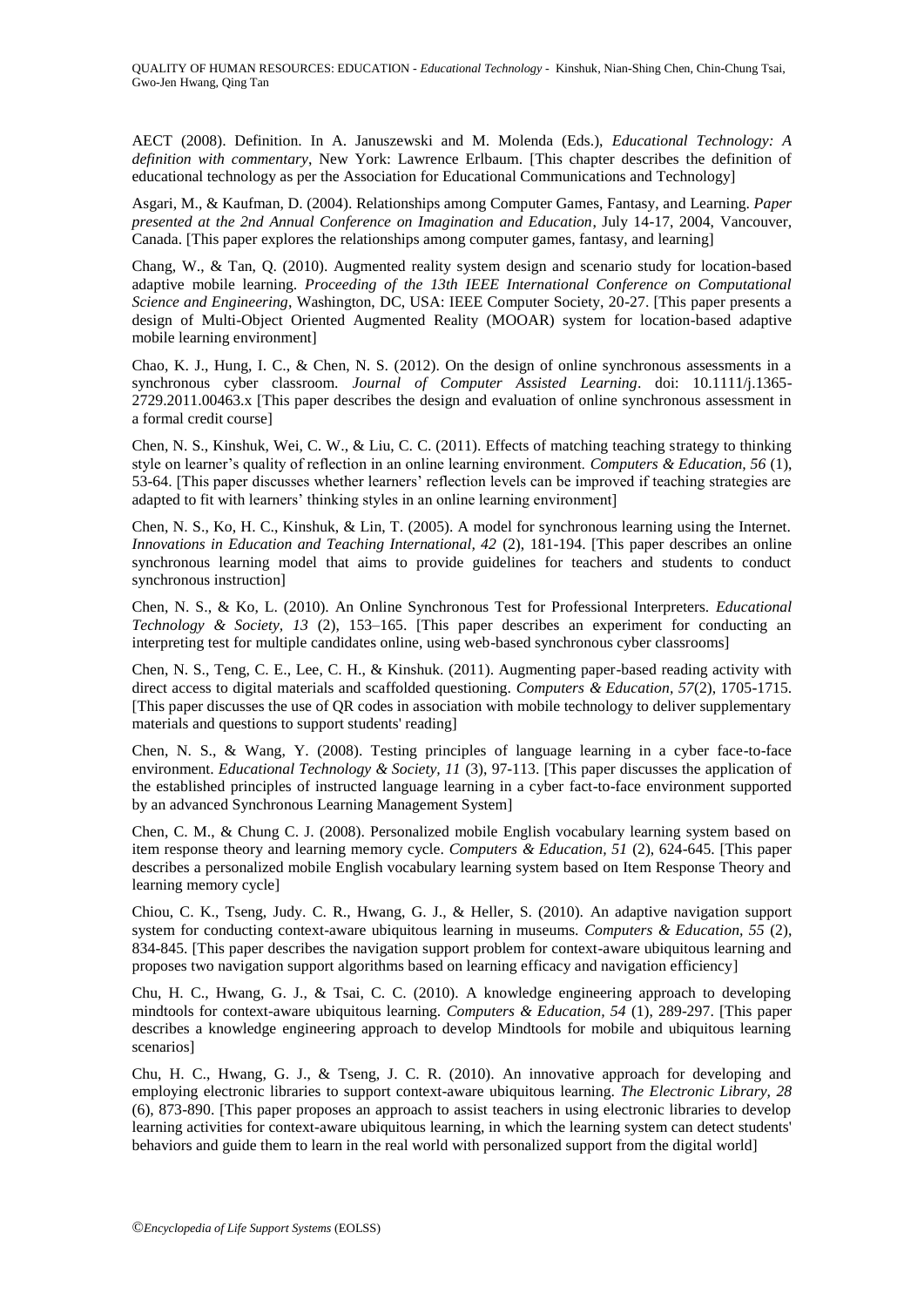Chu, H. C., Hwang, G. J., Tsai, C. C., & Tseng, J. C. R. (2010). A two-tier test approach to developing location-aware mobile learning systems for natural science course. *Computers & Education, 55* (4), 1618- 1627. [This paper presents a mobile learning system that employs Radio Frequency Identification (RFID) technology to detect and examine real-world learning behaviors of students]

Ellis, R. (2005). Principles of instructed language learning. *System, 33* (2), 209-224. [This paper draws together findings from a range of second language acquisition studies in order to formulate a set of general principles for language pedagogy]

Garris, R., Ahlers, R., & Driskell, J.E. (2002). Games, Motivation, and Learning: A Research and Practice model. *Simulation & Gaming. 33* (4), 441-467. [This paper presents an input-process-output model of instructional games and learning that elaborates (a) the key features of games that are of interest from an instructional perspective; (b) the game cycle of user judgments, behavior, and feedback that is a hallmark of engagement in game play; and (c) the types of learning outcomes that can be achieved]

González-Castaño, F. J., García-Reinoso, J., Gil-Castiñeira, F., Costa-Montenegro, E., & Pousada-Carballo, J. M. (2005). Bluetooth-assisted context-awareness in educational data networks. *Computers & Education, 45* (1), 105-121. [This paper proposes an auxiliary location network to support userindependent context-awareness in educational data networks]

Cox, M. J. (2012). Formal to informal learning with IT: research challenges and issues for e-learning. *Journal of Computer Assisted Learning*. doi: 10.1111/j.1365-2729.2012.00483.x [This paper reviews the wide range of technological and educational research changes that have taken place over the last 40 years.]

Gros, B. (2007). Digital Games in Education: The Design of Game-based Learning Environment. *Journal of Research on Technology in Education. 40* (1), 23-38. [This paper discusses the design of digital games for education]

Hampel, R. (2006). Rethinking task design for the digital age: A framework for language teaching and learning in a synchronous online environment. *ReCALL, 18* (1), 105-121. [This paper discusses a framework for the development of tasks in a synchronous online environment used for language learning and teaching]

Hastie, M., Chen, N.S., & Kuo, Y.H. (2007). Instructional design for best practice in the synchronous cyber classroom. *Educational Technology & Society, 10* (4), 281-294. [This paper investigates the correlation between the quality of instructional design and learning outcomes for early childhood students in the online synchronous cyber classroom]

Hastie, M., Hung, I. C., Chen, N. S., & Kinshuk. (2010). A blended synchronous learning model for educational international collaboration. *Innovations in Education and Teaching International, 47* (1), 9- 24. [This paper proposes a blended synchronous learning model for better supporting educational international collaboration through maximizing interconnectivity and social interactions]

Hsu, Y. C., Ho, S. N., Tsai, C. C., Hwang, G. J., Chu, H. C., Wang, C.Y., & Chen, N. S. (in press). Research Trends in Technology-based Learning from 2000 to 2009: a content analysis of publications in selected journals. *Educational Technology & Society*. [This paper provides a content analysis of studies in technology-based learning during 2000 and 2009]

Huang, Y. M., Huang, T. C., Wang, K. T., & Hwang, W. Y. (2009). A Markov-based recommendation model for exploring the transfer of learning on the web. E*ducational Technology & Society, 12* (2), 144- 162. [This paper proposes use of the learning sequence recommendation system to help learners achieve effective Web-based learning transfer using recommendations based on group-learning paths]

Huang, Y. M., Lin, Y. T., & Cheng, S. C. (2010). Effectiveness of a Mobile Plant Learning System in a science curriculum in Taiwanese elementary education. *Computers & Education, 54* (1), 47-58. [This paper describes a Mobile Plant Learning System that provides instructors with the ways and means to facilitate student learning in an elementary school level botany course]

Huang, Y. M., Liu, C. H., Lee, C. Y., & Huang, Y. M. (in press). Designing a personalized guide recommendation system to mitigate information overload in museum learning. *Educational Technology & Society*. [This paper proposes a personalized guide recommendation system to mitigate the problem of information overload]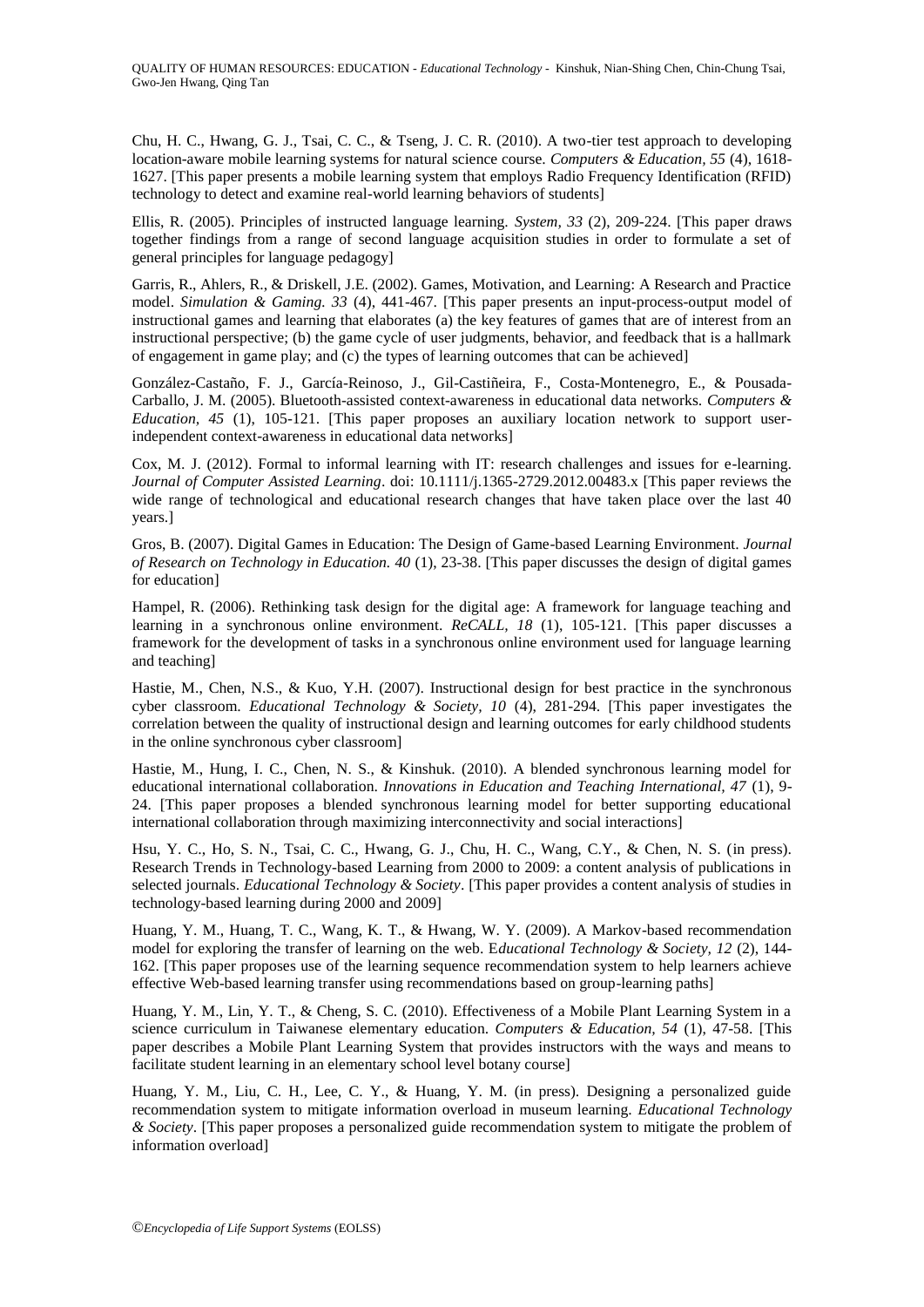Huang, Y. M., & Wu, T. T. (2011). A systematic approach for learner group composition utilizing ulearning portfolio. *Educational Technology & Society, 14* (3), 102-117. [This paper proposes an effective and systematic learner grouping scheme containing transformation processes from u-portfolios to a proposed Portfolio Grid, creating a learner similarity matrix, and group composition]

Hung, P. H., Hwang, G. J., Su, I. S., & Lin, I. H. (2012). A concept-map integrated dynamic assessment system for improving ecology observation competences in mobile learning activities. *Turkish Online Journal of Educational Technology, 11* (1), 10-19. [This paper describes a concept map integrated mobile learning design for ecology observation]

Hwang , G. J., Kuo, F. R., Yin, P. Y., & Chuang, K. H. (2010). A Heuristic Algorithm for planning personalized learning paths for context-aware ubiquitous learning. *Computers & Education, 54* (2), 404- 415. [This paper formulates an optimization problem that models the objectives and criteria for determining personalized context-aware ubiquitous learning paths to maximize the learning efficacy for individual students, by taking into account the meaningfulness of the learning paths and the number of simultaneous visitors to each learning object]

Hwang, G. J., & Chang, H. F. (2011). A formative assessment-based mobile learning approach to improving the learning attitudes and achievements of students. *Computers & Education, 56* (1), 1023- 1031. [This paper proposes a formative assessment-based approach for improving the learning achievements of students in a mobile learning environment]

Hwang, G. J., Tsai, C. C., & Yang, S. J. H. (2008). Criteria, strategies and research issues of contextaware ubiquitous learning. *Educational Technology & Society, 11* (2), 81-91. [This paper presents the basic criteria, strategies, and research issues of context-aware ubiquitous learning, and identifies the necessary check items as well for the development of such learning environment]

Hwang, G. J., & Tsai, C. C. (2011). Research trends in mobile and ubiquitous learning: A review of publications in selected journals from 2001 to 2010. *British Journal of Educational Technology, 42* (4), E65-E70. [This is a colloquium article describing research trends in mobile and ubiquitous learning during 2000-2010]

Hwang, G. J & Wu, P. H. (2012). Advancements and trends in digital game-based learning research: a review of publications in selected journals from 2001 to 2010. *British Journal of Educational Technology, 43* (1), E6-E10. [This is a colloquium article describing research trends in digital game-based learning during 2000-2010]

Hwang, G. J., Yang, T. C., Tsai, C. C., & Yang, S. J. H. (2009). A context-aware ubiquitous learning environment for conducting complex science experiments. *Computers & Education, 53* (2), 402-413. [This paper describes a context-aware u-learning environment for guiding inexperienced researchers to practice single-crystal X-ray diffraction operations]

Inal, Y., & Cagiltay, K. (2007). Flow Experiences of Children in an Interactive Social Game Environment. *British Journal of Educational Technology. 38* (3), 454-464. [This paper examines children's flow experiences in an interactive social game environment]

Kiili, K. (2005). Content Creation Challenges and Flow Experience in Educational Games: The IT-Emperor Case. *Internet and Higher Education, 8*, 183-98. [This paper examines the experiences of university students playing IT-Emperor, an educational game designed to facilitate flow experience]

Kuo, F. R., Hwang, G. J., & Lee, C. C. (2012). A hybrid approach to promoting students" web-based problem solving competence and learning attitude*. Computers & Education, 58* (1), 351-364. [This paper describes a hybrid approach to integrate the cognitive apprenticeship model with the collaborative learning strategy]

Lee, S. W.-Y., Tsai, C.-C., Wu, Y-T., Tsai, M.-J., Liu, T.C., Hwang, F-K., Lai, C.H., Liang, J.-C., Wu, H-C., & Chang, C.-Y. (2011). Internet-based science learning: a review of journal publications. *International Journal of Science Education, 33,* 1893-1925*.* [This paper reviews research on Internetbased science learning in two categories: the role of demographics and learners' characteristics and the learning outcomes]

Levy, M., Wang, Y., & Chen, N. S. (2009). Developing the skills and techniques for online language teaching: A focus on the process. *Innovation in Language Learning and Teaching, 3* (1), 16-33. [This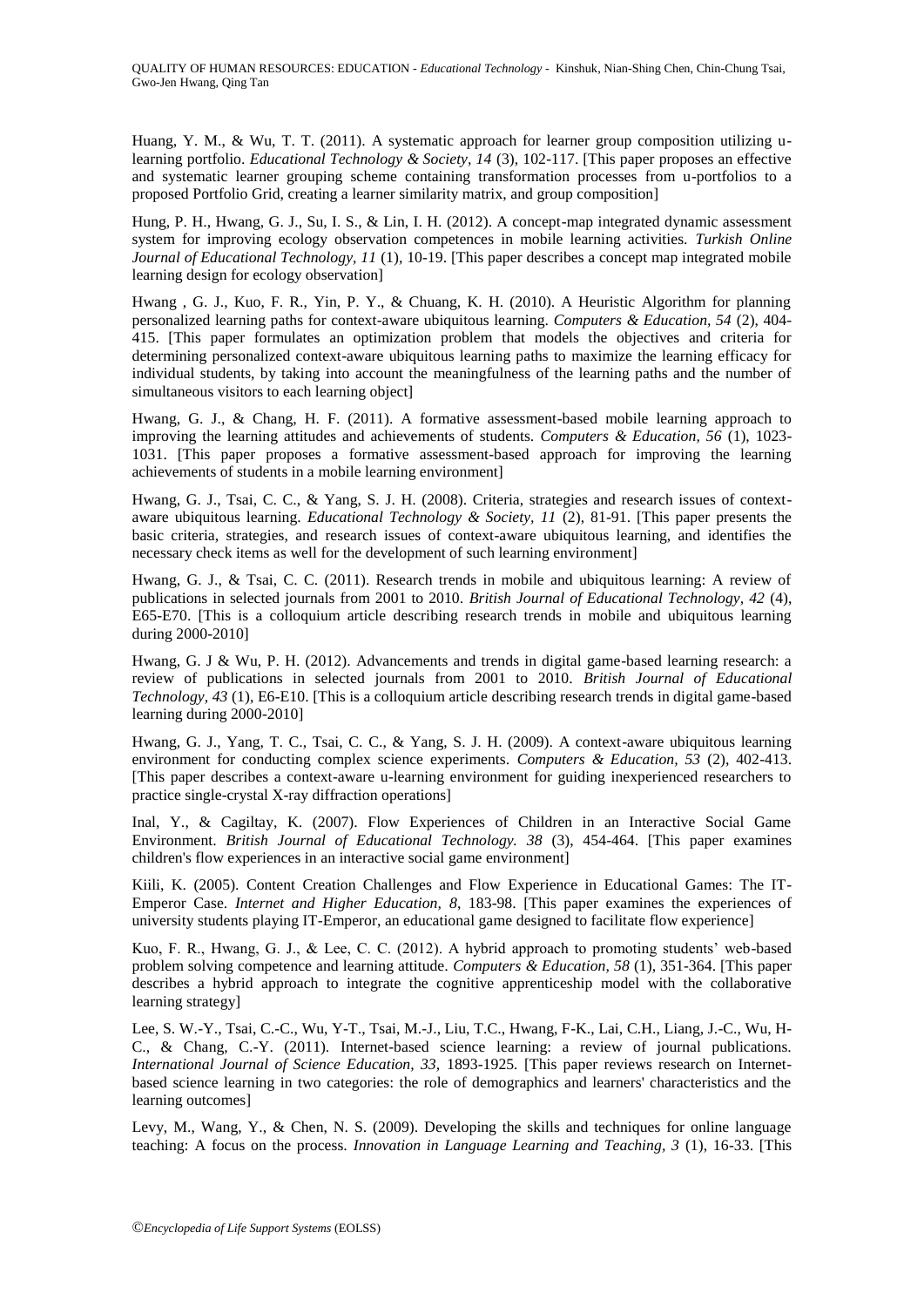QUALITY OF HUMAN RESOURCES: EDUCATION - *Educational Technology* - Kinshuk, Nian-Shing Chen, Chin-Chung Tsai, Gwo-Jen Hwang, Qing Tan

paper describes the experience of two online tutors as they learn to teach the language to learners at a distance]

Liang, T. H., Huang, Y. M., & Tsai, C. C. (in press). An investigation of teaching and learning interaction factors for the use of the interactive whiteboard technology. *Educational Technology & Society*. [This article defines four interactive whiteboards supported teaching and learning interaction factors: interactive whiteboards supported teaching, interactive whiteboards supported learning, teacher supported learning, and student interactive learning]

Lin, Y. T., Huang, Y. M., & Cheng, S. C. (2010). An automatic group composition system for composing collaborative learning groups using enhanced particle swarm optimization. *Computers & Education, 55* (4), 1483-1493. [This paper describes formulation of a group composition problem to model the formation of collaborative learning groups]

Lin, Y. C., Lin, Y. T., & Huang, Y. M. (2011). Development of a diagnostic system using a testing-based approach for strengthening student prior knowledge. *Computers & Education, 57* (2), 1557-1570. [This paper proposes a testing-based diagnosis system to assist instructors and students in diagnosing and strengthening prior knowledge before new instruction is undertaken]

Linn, M. C., Clark, D., & Slotta, J. D. (2003). WISE design for knowledge integration. *Science Education, 87* (4), 517–538. [This paper describes the Web-based Inquiry Science Environment (WISE) that offers designers a technology-enhanced, research-based, flexibly adaptive learning environment]

Loughran, J. (2006). *Developing a Pedagogy of Teacher Education: Understanding teaching and learning about teaching*, London: Routledge. [This book explores the complex nature of teaching and learning about teaching and illustrates how important teacher educators' professional knowledge is and how that knowledge must impact teacher education practices]

Lund, A. (2008). Wikis: a collective approach to language production. *ReCALL, 20* (1), 35-54. [This paper looks at the potential of wikis for representing a particular type of collaborative learning environment where collaboration can result in aggregated, collective products]

Malone, T.W. (1981). Toward a Theory of Intrinsically Motivating Instruction. *Cognitive Science: A Multidisciplinary Journal. 5* (4), 333-369. [This paper reviews a number of previous theories of intrinsic motivation, followed by several studies of highly motivating computer games]

Martín-Gutiérrez, J., Luís Saorín, J., Contero, M., Alcañiz, M., Pérez-López, D. C., & Ortega, M. (2010). Design and validation of an augmented book for spatial abilities development in engineering students. *Computers and Graphics, 34* (1), 77-91. [This paper presents an application of augmented reality for improving spatial abilities of engineering students]

Ng, W., & Nicholas, H. (2009). Introducing pocket PCs in schools: Attitudes and beliefs in the first year. *Computers & Education, 52* (2), 470-480. [This paper explores the realities of introducing and integrating handheld computers into schools]

Nussbaum, M., Alvarez, C., McFarlane, A., Gomez, F., Claro, S., & Radovic, D. (2009). Technology as small group face-to-face Collaborative Scaffolding. *Computers & Education, 52* (1), 147-153. [This paper reports on the design of a digital system that aims to support the practice of face-to-face collaboration on open-ended tasks]

Peng, H., Chuang, P. Y., Hwang, G. J., Chu, H. C., Wu, T. T., & Huang, S. X. (2009). Ubiquitous performance-support system as Mindtool: A case study of instructional decision making and learning assistant. *Educational Technology & Society, 12* (1), 107-120. [This paper describes a ubiquitous performance-support system that can facilitate the seamless use of powerful new technologies in the school setting]

Pivec, M. & Kearney, P. (2007). Games for Learning and Learning from Games. *Informatica, 31*, 419- 423. [This paper describes a model of game-based learning and suggests how this can be applied to both the playing of computer games and learning within the classroom environment]

Prensky, M. (2001). *Digital Game-based Learning*, New York: McGraw Hill. [This book advocates learning from digital game]

Shih, J. L., Chuang, C. W., & Hwang, G. J. (2010). An inquiry-based mobile learning approach to enhancing social science learning effectiveness. *Educational Technology & Society, 13* (4), 50-62. [This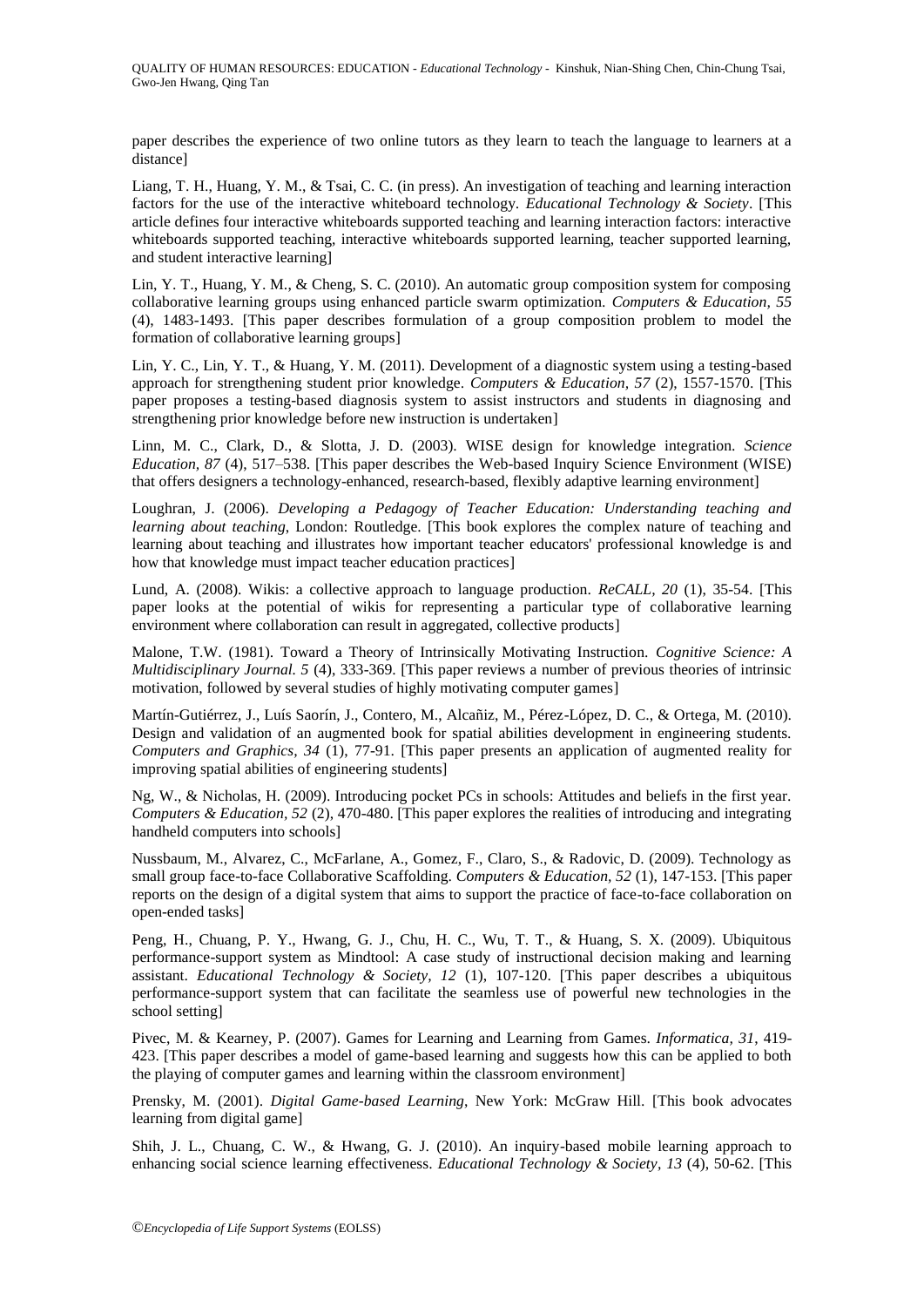paper presents a mobile exploration activity that guides elementary students to learn during a social science activity with digital support from mobile devices and wireless communications]

Squire, K. (2003). Video Games in Education. *International Journal of Intelligent Games & Simulation, 2* (1), 49-62. [This paper examines the history of games in educational research, and argues that the cognitive potential of games have been largely ignored by educators]

Squire, K., & Klopfer, E. (2007). Augmented reality simulations on handheld computers. *Journal of the Learning Sciences, 16* (3), 371-413. [This paper discusses the pedagogical potential of augmented reality simulations in environmental engineering education by immersing students in the roles of scientists conducting investigations]

Tan, Q., Zhang, X., Kinshuk, & McGreal, R. (2011). The 5R Adaptation Framework for Location-Based Mobile Learning Systems. *Proceedings of the 10th World Conference on Mobile and Context Learning*, Beijing, China: Beijing Normal University, 87-94. [This paper describes a framework for location-based mobile learning systems by considering the factors of learner, time, location, device and content]

Tsai, C.-C. (2004). Beyond cognitive and metacognitive tools: the use of the Internet as an "epistemological" tool for instruction. *British Journal of Educational Technology, 35*, 525-536. [This paper looks at the role of Internet-based instruction not only as a cognitive tool or a metacognitive tool but also as an epistemological tool]

Uden, L. (2007). Activity theory for designing mobile learning. *International Journal of Mobile Learning and Organisation, 1* (1), 81-102. [This paper presents the use of activity theory as a framework for describing the components of an activity system for the design of a context-aware mobile learning application]

Van Eck, R. (2007). Six Ideas in Search of a Discipline. In: Shelton, B.E. & Wiley, D.A. (Eds.), *The Design and Use of Simulation Computer Games in Education* (pp. 31-56), Rotterdam: Sense. [This chapter looks at various aspects of digital game-based learning]

Wang, Y., Chen, N. S., & Levy, M. (2010). The design and implementation of a holistic training model for language teacher education in a cyber face-to-face learning environment. *Computers and Education, 55* (2), 777-788. [This paper reports a qualitative investigation examining the design and implementation of a holistic teacher training model in a cyber face-to-face language learning context]

Wang, Y., Chen, N. S., & Levy, M. (2010). Teacher training in a synchronous cyber face-to-face classroom: Characterizing and supporting the online teachers" learning process. *Computer Assisted Language Learning, 23* (4), 277-293. [This paper discusses the learning process undertaken by language teachers in a cyber face-to-face teacher training program]

White, C. (2006). Distance learning of foreign languages. *Language Teaching, 39*, 247-264. [This paper provides a critical overview of the field of distance language learning, challenging the way in which the field is often narrowly conceptualized as the development of technology-mediated language learning opportunities]

Wu, P. H., Hwang, G. J., Su, L. H., & Huang, Y. M. (2012). A context-aware mobile learning system for supporting cognitive apprenticeships in nursing skills training. *Educational Technology & Society, 15* (1), 223-236. [This paper describes a context-aware mobile learning system for nursing training courses]

#### **Biographical sketches**

**Kinshuk** is NSERC/iCORE/Xerox/Markin Industrial Research Chair for Adaptivity and Personalization in Informatics, Associate Dean of Faculty of Science and Technology, and Full Professor in the School of Computing and Information Systems at Athabasca University, Canada. His work has been dedicated to advancing research on the innovative paradigms, architectures and implementations of online and distance learning systems for individualized and adaptive learning in increasingly global environments. Areas of his research interests include learning technologies, mobile, ubiquitous and location aware learning systems, cognitive profiling and interactive technologies. With more than 300 research publications in refereed journals, international refereed conferences and book chapters, he is frequently invited as keynote or principal speaker in international conferences (19 in past five years) and visiting professor around the world (14 in the past five years in China, Hong Kong, Finland, Italy, Japan, and